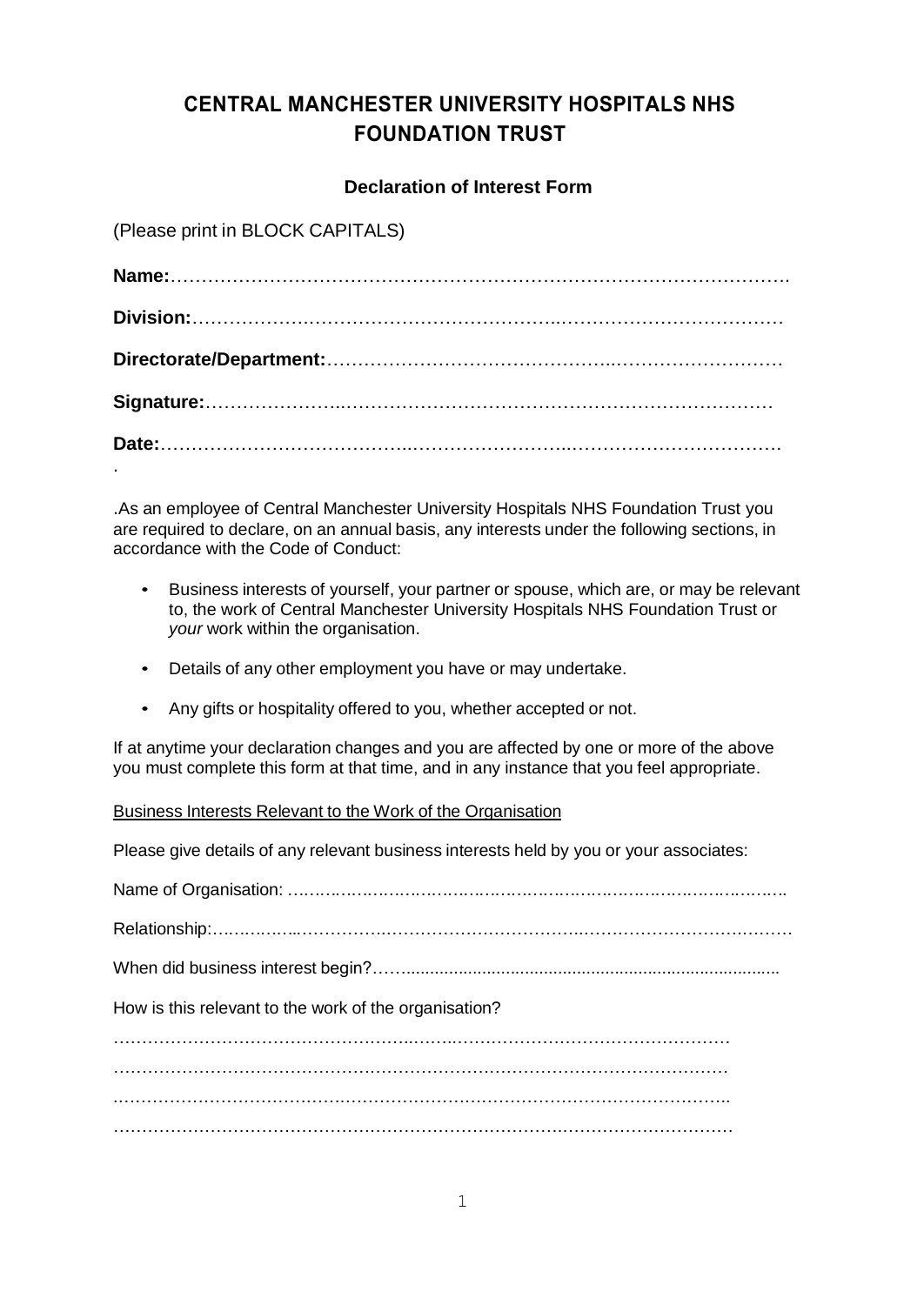#### Additional Employment

There should be no conflict of interest between your duties and any other job. If you have another job but there is no conflict of interest, you must still declare it below.

Employer:………………………..……………….………….……………………..….……………....

Your post: …………………………………..……………………….………………………………… Date employment began:.......................................................................................................... Hours and time worked:...…..…………………..…………………………………………….............

#### Gifts and Hospitality

**The underlying principle is that staff who have any doubt about whether their official position would be placed at risk should seek guidance from their Line Manager/Clinical Lead. It is an offence for staff to accept any gift or consideration as an inducement or reward. The only exceptions are token gifts of gratitude from patients or articles of low instrinsic value,such as diaries or calendars from suppliers. In cases of doubt, staff should either consult their Line Manager or politely decline acceptance.**

Details of gifts or hospitality:

| Value (where known):                              |
|---------------------------------------------------|
|                                                   |
|                                                   |
| By whom (please give as much detail as possible): |
|                                                   |
|                                                   |
|                                                   |
|                                                   |
|                                                   |

#### *The Bribery Act 2010*

*The Bribery Act 2010 came into effect on the 1st July 2011 and made it a criminal offence to give promise or offer a bribe, and to request to agree to receive or accept a bribe, either at home or abroad. It also includes bribing a Foreign Official. It will increase the maximum penalty for bribery to ten years imprisonment with an unlimited fine. The Act also introduced a corporate offence of failing to prevent by bribery by the organisation not having adequate*  preventative procedures in place. An organisation may avoid conviction if it can show that it *had procedures and protocols in place to prevent bribery. The organisation should carry out assessments of the risks of bribery and corruption in its business on a periodic basis. Procedures will be put in place that are proportionate to the bribery risks identified and for the*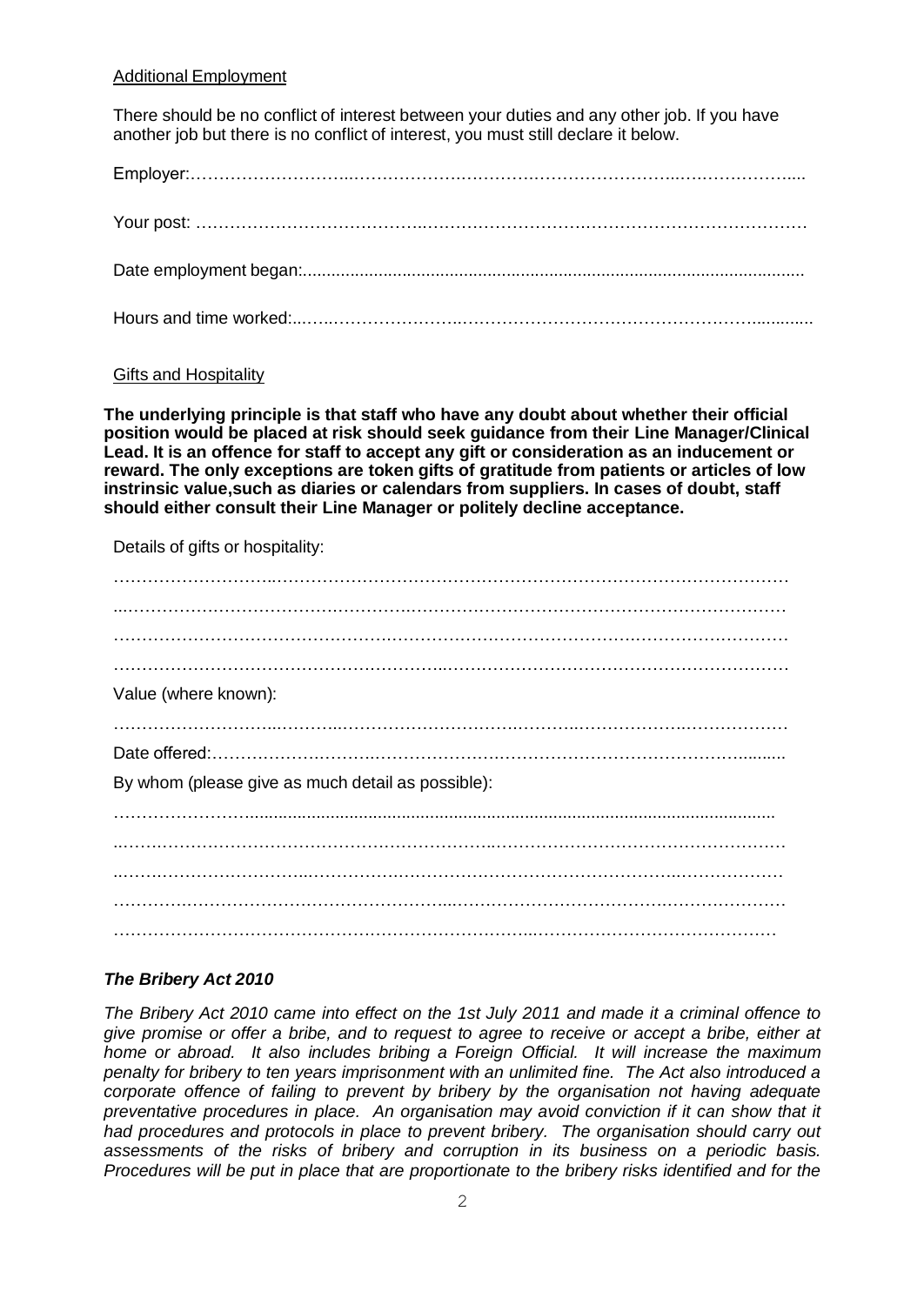*Trust this will include information on the Trust's intranet and internet sites and additions to the Standing Orders (Standards of Business Conduct) and the declaration of interest and gifts and hospitality form.*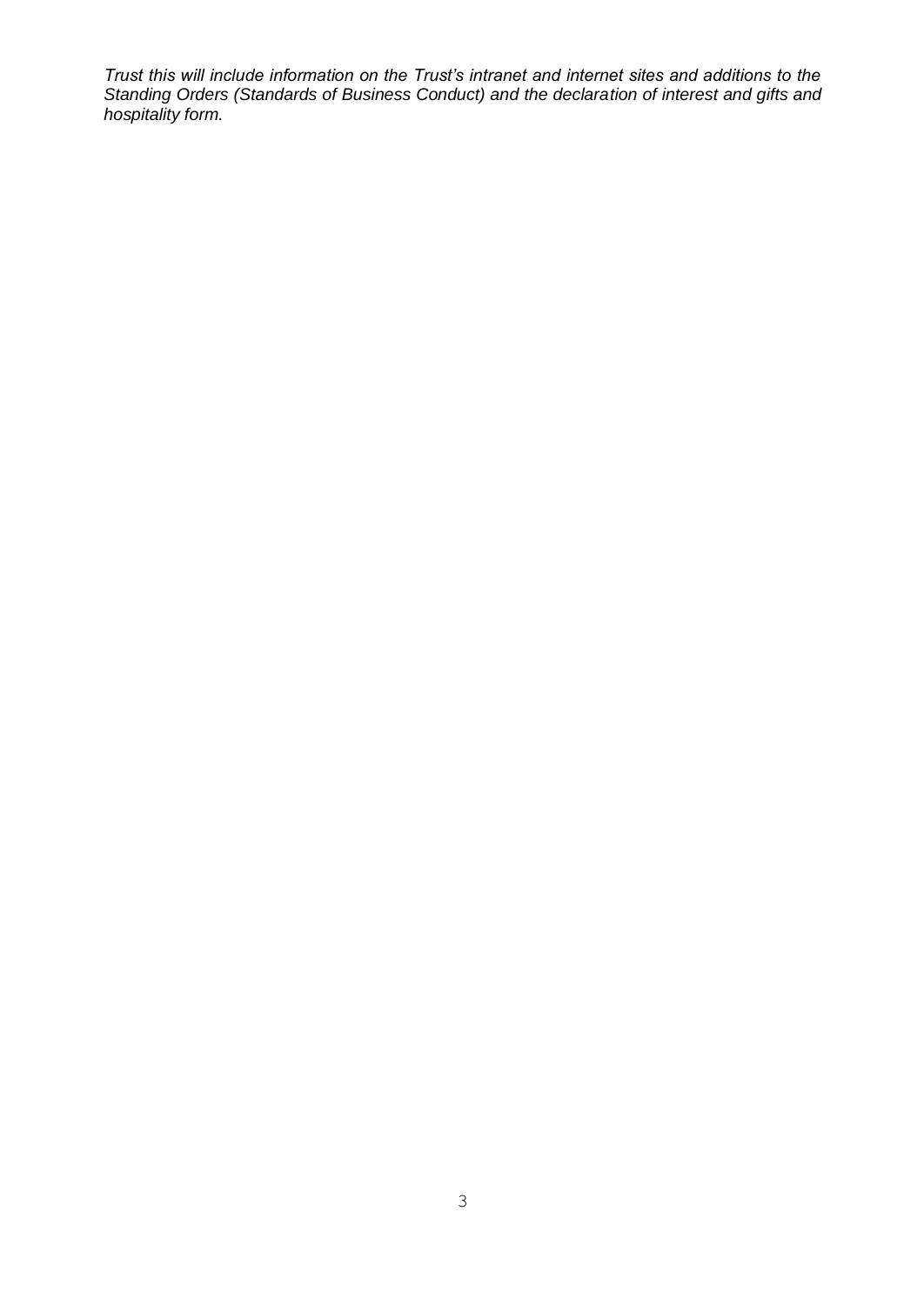# **Declaration**

**I have read and understood the Code of Business Conduct as it relates to Conflicts of Interest, Personal Activities and Hospitality. I understand that failure to abide by the Code will render me liable for disciplinary action, including termination of employment.**

**I declare that the information I have provided on this form is correct and complete. Signature:**………………………………………….……………………………………… **Print Name:** …………………….….................................. **Date:** ……….………….......

## Line Manager to complete:

Declaration is **Acceptable**/**Unacceptable** (please delete as appropriate) Comments: ………………………………………………………………………………………….……

..…………………………………………………………………………………...………… …………………………………………………………………………………………….… …………………………………………………………………………………………….… **Signature:**…………………………….………………………………………………….... **Print Name:** …………………………………………………………………………........

**Date:** ……………..………………………………………………………………………....

**Thank you for completing this form, please ensure that it is returned, fully completed and signed, to your Line Manager, with a copy forwarded to the Director of Corporate Services, Cobbett House, Trust Headquarters, MRI.** 

**N.B: If there are no interests/hospitality or gifts to declare, a declaration of interests form does NOT need to be submitted.**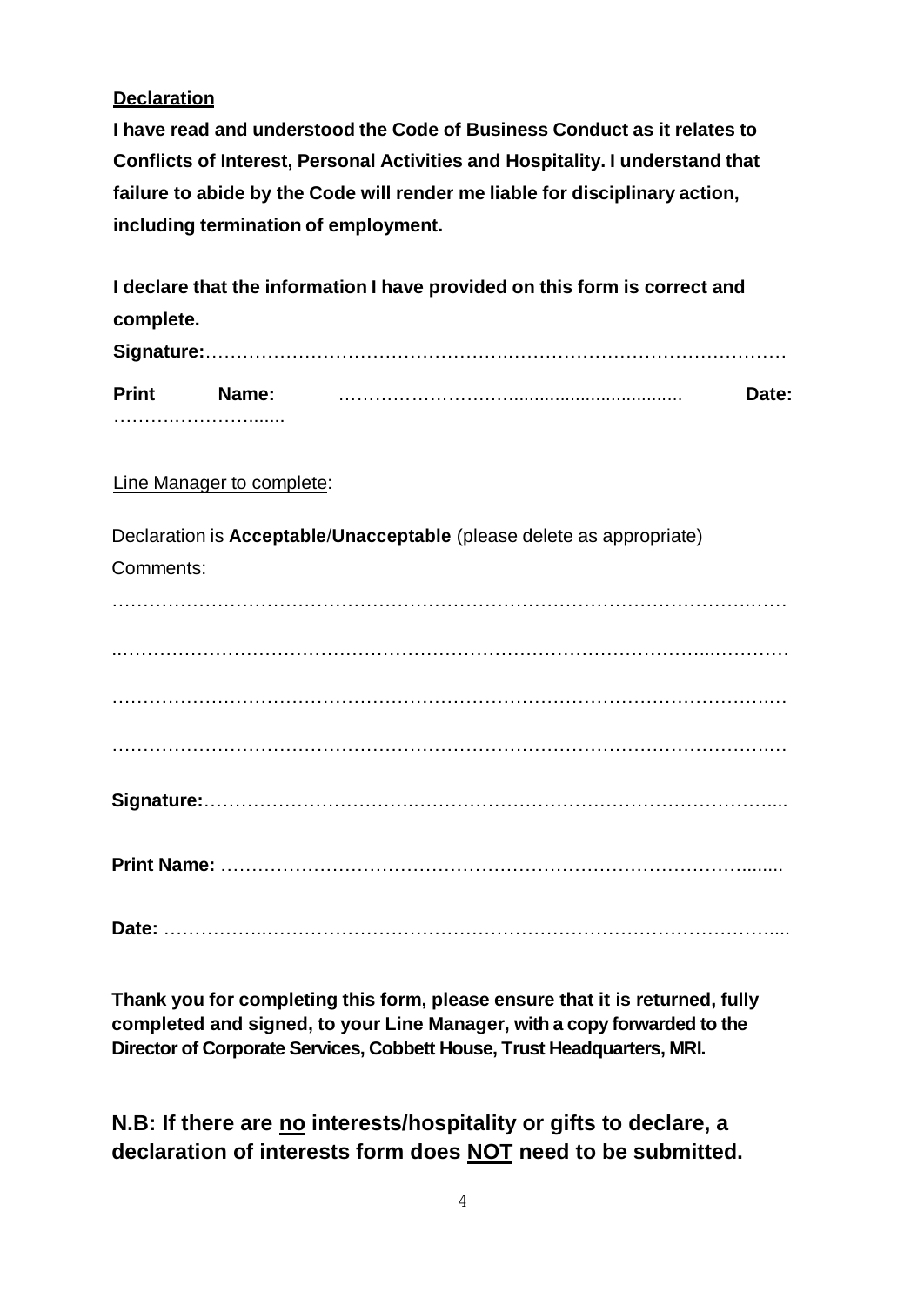# **Hospitality Register**

| <b>Circumstances in</b><br>Name member<br>Person or<br><b>Gift/Hospitality</b><br>of staff<br>(given/received),<br>Organisation<br>which the offer was<br><b>Making the</b><br><b>Contractual</b><br>made | Date given<br>/received | <b>Action taken</b>                      |  |                                               |                                                  |
|-----------------------------------------------------------------------------------------------------------------------------------------------------------------------------------------------------------|-------------------------|------------------------------------------|--|-----------------------------------------------|--------------------------------------------------|
|                                                                                                                                                                                                           | Offer                   | Interest,<br>Sponsorship etc<br>involved |  | By Staff member -<br><b>Declined/Accepted</b> | <b>Approved by</b><br>manager<br>(name/position) |
|                                                                                                                                                                                                           |                         |                                          |  |                                               |                                                  |
|                                                                                                                                                                                                           |                         |                                          |  |                                               |                                                  |
|                                                                                                                                                                                                           |                         |                                          |  |                                               |                                                  |
|                                                                                                                                                                                                           |                         |                                          |  |                                               |                                                  |
|                                                                                                                                                                                                           |                         |                                          |  |                                               |                                                  |
|                                                                                                                                                                                                           |                         |                                          |  |                                               |                                                  |

| <b>Standards of Business Conduct &amp; Hospitality Policy</b> | Page 5 of 6             |  |
|---------------------------------------------------------------|-------------------------|--|
| See the Intranet for the latest version.                      | <b>Version Number:1</b> |  |